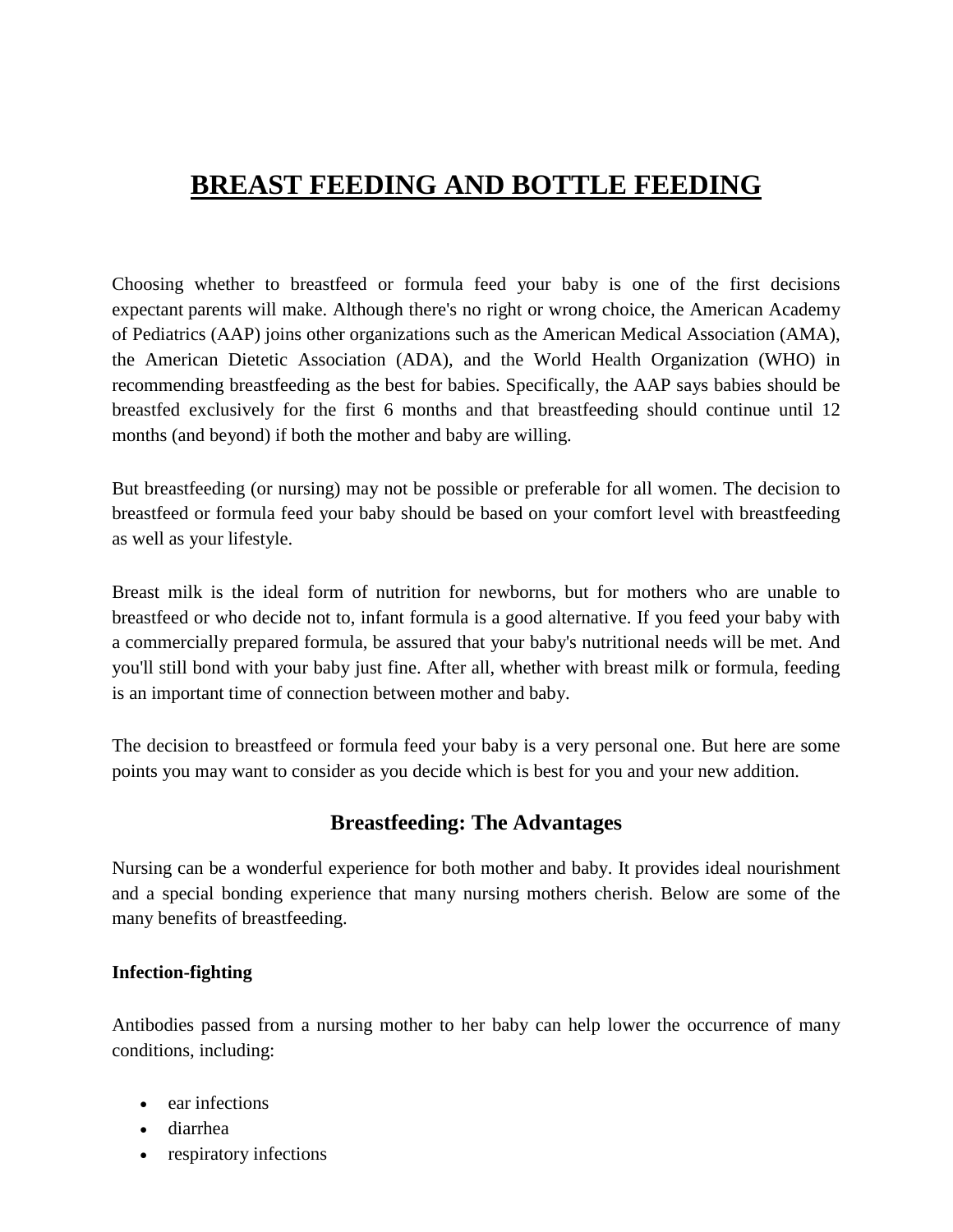• meningitis

Other factors help to protect a breastfed baby from infection by contributing to the infant's immune system by increasing the barriers to infection and decreasing the growth of organisms like bacteria and viruses.

Breastfeeding is particularly beneficial for premature babies and may also protect children against:

- allergies
- asthma
- diabetes
- obesity
- sudden infant death syndrome (SIDS)

As a group, formula-fed infants have more infections and more hospitalizations than do breastfed babies.

#### **Nutrition and ease of digestion**

Often called the "perfect food" for a human baby's digestive system, breast milk's components lactose, protein (whey and casein), and fat - are easily digested by a newborn's immature system.

As a group, formula-fed infants have more difficulty with digestion than do breastfed infants. Breast milk tends to be more easily digested so that breastfed babies have fewer incidences of diarrhea or constipation.

Breast milk also naturally contains all the vitamins and minerals that a newborn requires. The Food and Drug Administration (FDA) regulates formula companies to ensure that they provide all the known necessary nutrients in their formulas. Commercial formulas do a pretty good job of trying to duplicate the ingredients in breast milk - and are coming closer - but haven't matched their exact combination and composition. Why? Because some of breast milk's more complex substances are too difficult to manufacture and some have not yet been identified.

# **Free**

Breast milk doesn't cost a cent. And because of the immunities and antibodies passed onto them through their mothers' breast milk, breastfed infants are sick less often than infants who receive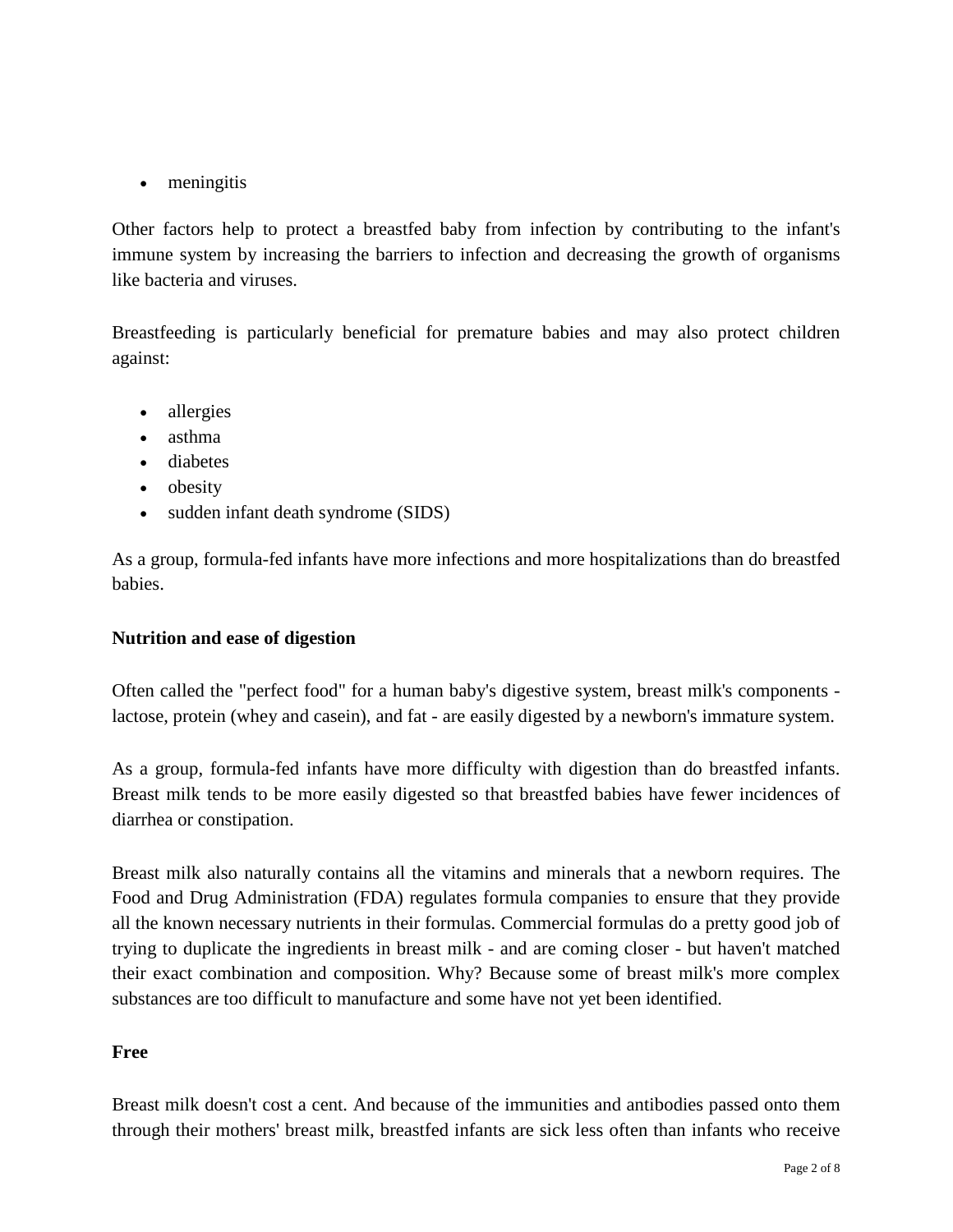formula. For example, researchers have determined that infants who are exclusively breastfed for 4 or more months have 40% fewer episodes of ear infections. That means they make fewer trips to the doctor's office, which equates to fewer co-pays and less money doled out for prescriptions and over-the-counter medications.

Likewise, women who breastfeed are less likely to have to take time off from work to care for their sick babies. In a cost study published in the April 1999 issue of the journal *Pediatrics*, researchers determined that infants who were never breastfed would incur additional medical costs of \$331 to \$475 per year.

## **Different tastes**

A nursing mother will need 500 extra calories per day to produce breast milk, which means that she should eat a wide variety of well-balanced foods. This introduces breastfed babies to different tastes through their mothers' breast milk, which has different flavors depending on what their mothers have eaten.

#### **Convenience**

With no bottles to mix and sterilize and no last-minute runs to the store for more formula, breast milk is always fresh and available. And because breast milk is always the right temperature, there's no need to warm up bottles in the middle of the night. It's also easy for breastfeeding mothers to be active - and go out and about - with their babies and know that they'll have food available for whenever their little one is hungry.

#### **Obesity prevention**

Recent studies indicate that breastfeeding might help prevent childhood and adult obesity. According to the National Women's Health Information Center (part of the U.S. Department of Health and Human Services), babies who are breastfed tend to gain less unnecessary weight, which may help them be less overweight later.

#### **Smarter babies**

Recent studies suggest that children who were exclusively breastfed for 6 months have IQs 5 to 10 points higher than children who were formula fed.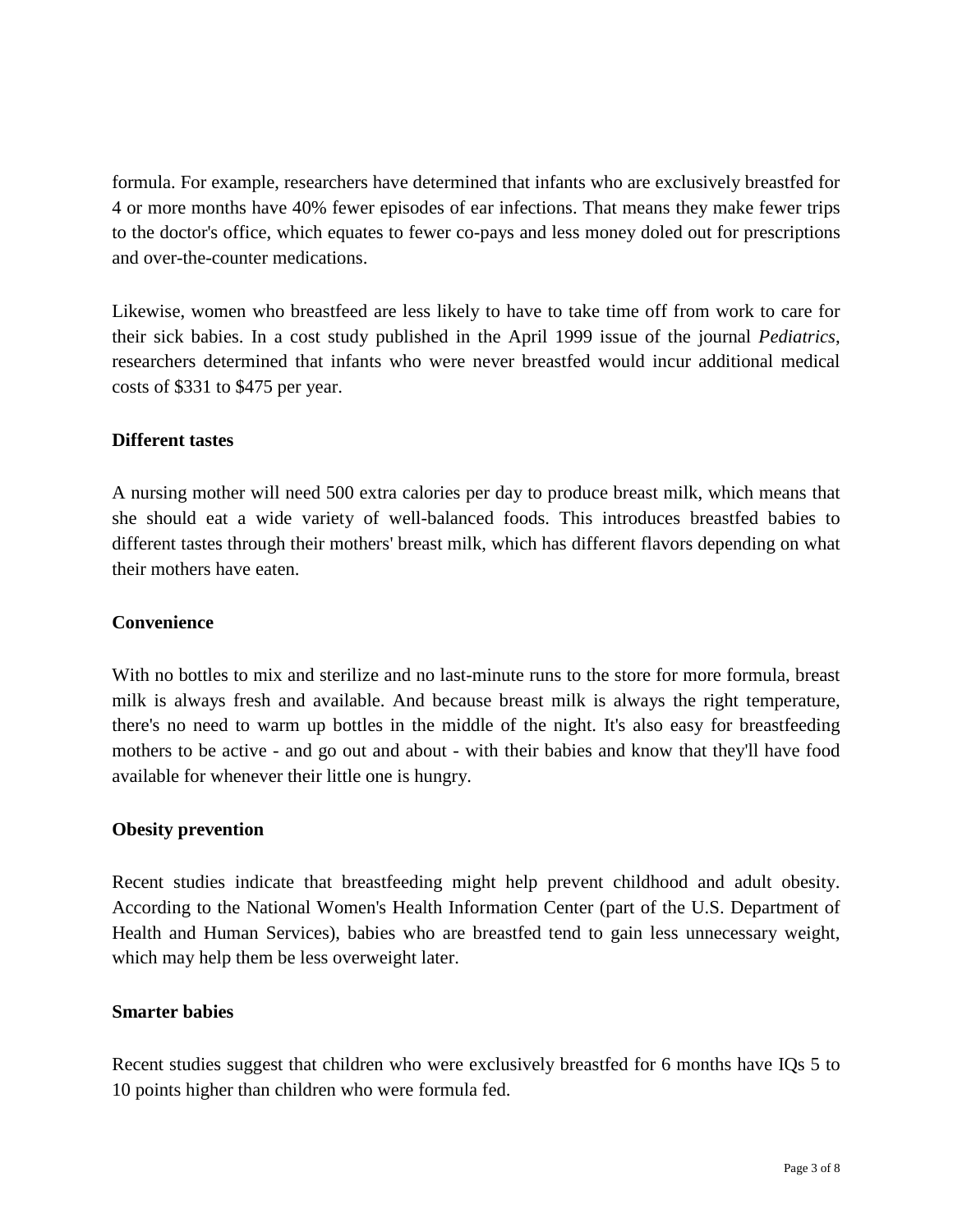#### **"Skin-to-skin" contact**

Many nursing mothers really enjoy the experience of bonding so closely with their babies. And the skin-to-skin contact can enhance the emotional connection between mother and infant.

#### **Beneficial for mom, too**

The ability to nourish a baby totally can also help a new mother feel confident in her ability to care for her baby. Breastfeeding also burns calories and helps shrink the uterus, so nursing moms may be able to return to their pre-pregnancy shape and weight quicker. In addition, studies show that breastfeeding helps lower the risk of premenopausal breast cancer and also may help decrease the risk of uterine and ovarian cancer.

# **Breastfeeding: The Challenges**

Although it is the best nutritional source for babies, breastfeeding does come with some concerns that many new mothers share. Whereas it's easy from the get-go for some, it can be challenging. Sometimes, both mother and baby need plenty of patience and persistence to get used to the routine of breastfeeding. But all the effort is often worth it in the long run - for both the mother and her baby.

Common concerns of new moms, especially during the first few weeks and months, may include:

#### **Personal comfort**

Initially, as with any new skill, many moms feel uncomfortable with breastfeeding. But with adequate education, support, and practice, most moms overcome this. The bottom line is that breastfeeding shouldn't hurt.

Latch-on pain is normal for the first week to 10 days, and should last less than a minute with each feeding. But if breastfeeding hurts throughout feedings, or if the nipples and/or breasts are sore, it's a good idea for breastfeeding mothers to seek the help of a lactation consultant, their doctor, and/or their child's doctor. Many times, it's just a matter of using the proper technique.

# **Time and frequency of feedings**

There's no question that breastfeeding does require a substantial time commitment from mothers. Then again, many things in parenting do. Some women may be concerned that nursing will make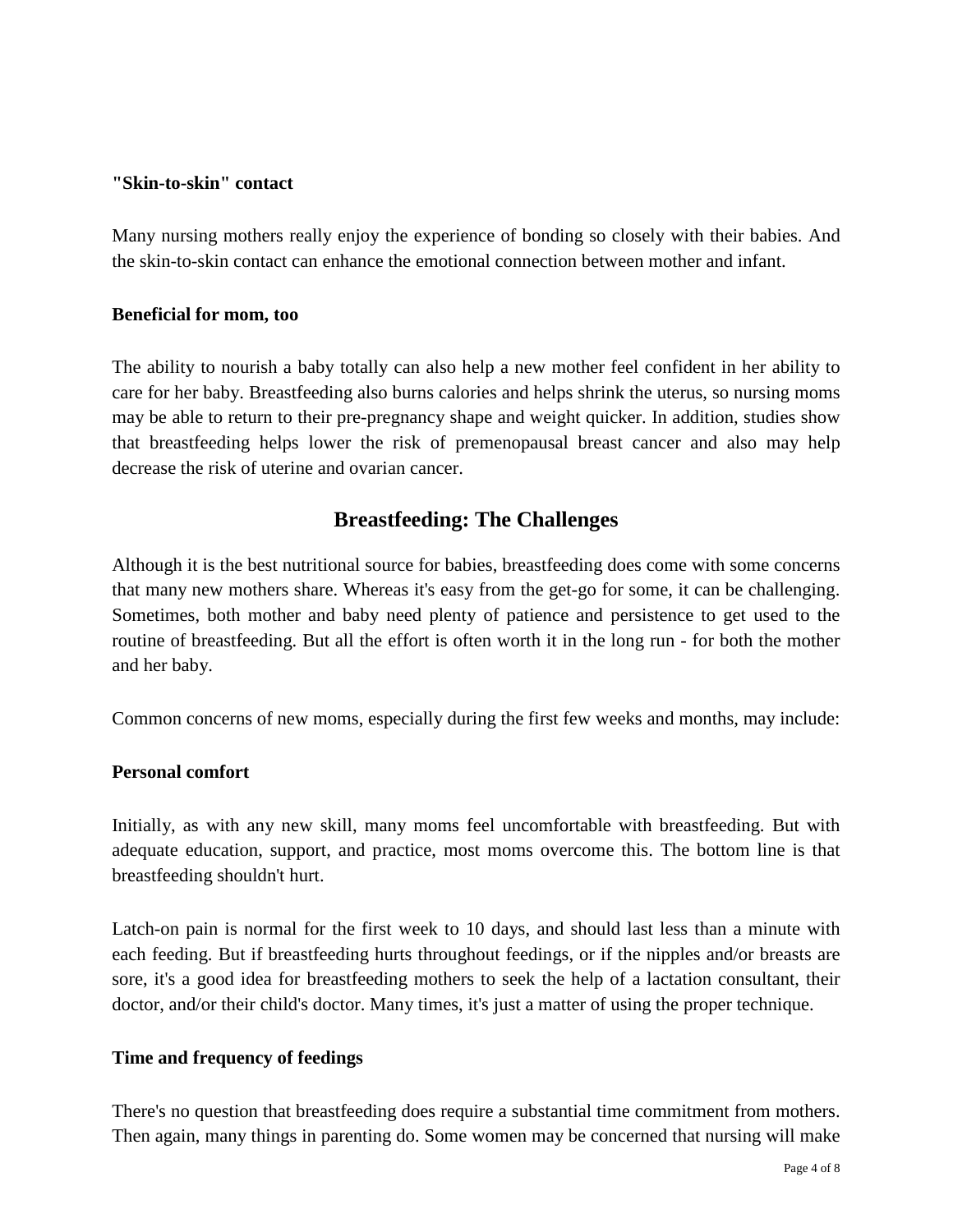it hard for them to work, run errands, or travel because of a breastfeeding schedule or a need to pump breast milk during the day.

And breastfed babies do need to eat more often than babies who are fed formula, because breast milk digests faster than formula. This means Mom may find herself in demand every 2 or 3 hours (maybe more, maybe less) in the first few weeks.

This can be tiring, but once breastfeeding has been established (usually in about a month), other family members may be able to help out by giving the baby pumped breast milk if Mom needs a break or has to get back to work outside the home. And it's not long before babies feed less frequently and sleep through the night (usually around 3 months). Also, with a little organization and time management, it becomes easier to work out a schedule to breastfeed and/or pump.

## **Limiting caffeine**

Caffeine intake should be kept to no more than 300 milligrams (about one to three cups of regular coffee) per day for breastfeeding women because it may cause problems such as restlessness and irritability in some babies. But many women are used to drinking less caffeine anyway because they kept their caffeine consumption to a minimum during pregnancy. Women who enjoy caffeine, however, can still have a little by combining caffeinated and non-caffeinated drinks, and some might find they're satisfied just by trying similar-tasting non-caffeinated beverages.

#### **Maternal medical conditions, medicines, and breast surgery**

Medical conditions such as HIV or AIDS or those that involve chemotherapy or treatment with certain medications may make breastfeeding inadvisable. In these cases, a woman should check with her doctor or a lactation consultant if she's unsure if she should breastfeed with a specific condition or while taking medications.

But most moms are able to breastfeed even while on medications. Mothers who've had breast surgery, such as a reduction, may have difficulty with supply if their milk ducts have been severed. In this situation, it's a good idea for a woman to talk to her doctor about her concerns and work with a lactation specialist.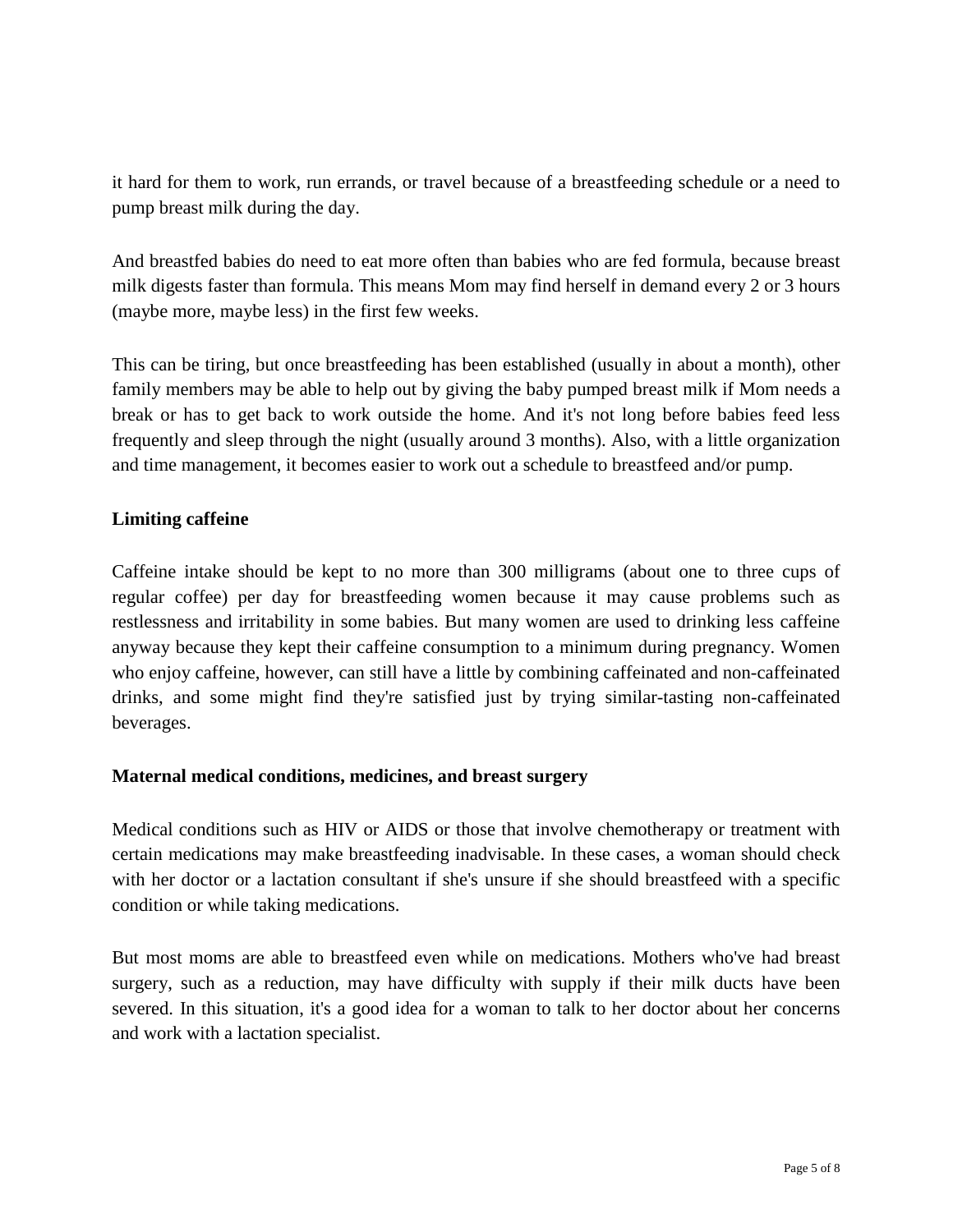# **Formula Feeding: The Advantages**

Breastfeeding is considered the best nutritional option for babies by the major medical organizations, but not every mother chooses - or is able - to breastfeed. Commercially prepared infant formulas are a nutritious alternative to breast milk and even contain iron.

Manufactured under sterile conditions, commercial formulas attempt to duplicate mother's milk using a complex combination of proteins, sugars, fats, and vitamins that would be virtually impossible to create at home. So, if you don't breastfeed your baby, it's important that you use only a commercially prepared formula and that you do not try to create your own.

In addition to medical concerns that may prevent breastfeeding, here are a few other reasons women may choose to formula feed:

## **Convenience**

Either parent (or another caregiver) can feed the baby a bottle at any time (although this is also true for women who pump their breast milk). This allows the mother to share the feeding duties and helps her partner to feel more involved in the crucial feeding process and the bonding that often comes with it.

# **Flexibility**

Once the bottles are made, a formula-feeding mother can leave her baby with a partner or caregiver and know that her little one's feedings are taken care of. There's no need to pump or to schedule work or other obligations and activities around the baby's feeding schedule. And formula-feeding moms don't need to find a private place to nurse in public. However, if Mom is out and about with baby, she will need to bring supplies for making bottles.

#### **Time and frequency of feedings**

Because formula digests slower than breast milk, formula-fed babies usually need to eat less often than do breastfed babies.

# **Diet**

Women who opt to formula feed don't have to worry about the things they eat or drink affecting their babies.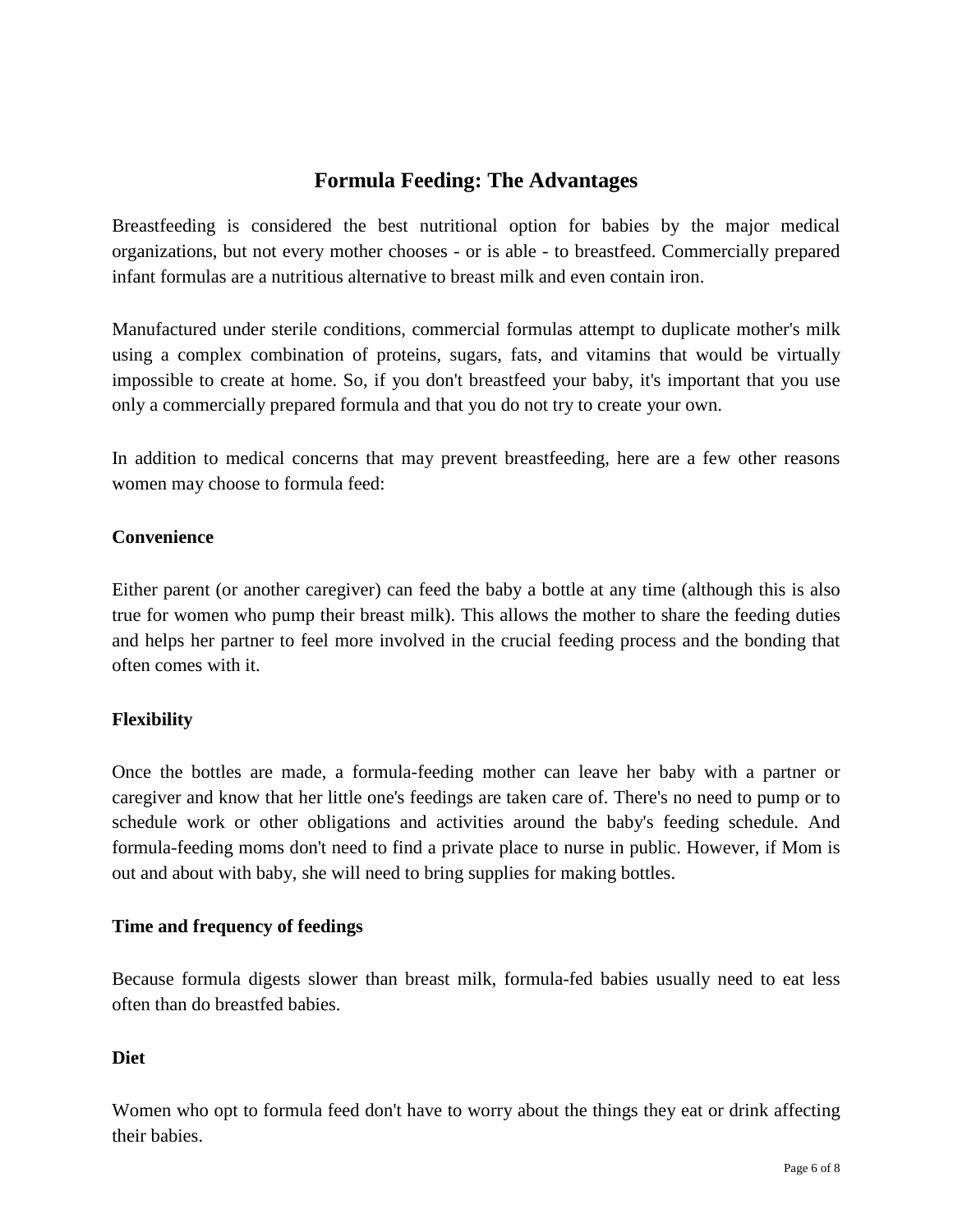# **Formula Feeding: The Challenges**

As with breastfeeding, there are some challenges to consider when deciding whether to formula feed.

## **Organization and preparation**

Enough formula must be on hand at all times and bottles must be made. The powdered and condensed formulas must be prepared with sterile water (which needs to be boiled until the baby is at least 6 months old) or bottled sterilized baby water. Ready-to-feed formulas that can be poured directly into a bottle without any mixing or water tend to be expensive.

Bottles and nipples need to be sterilized before the first use and then washed before every use after that (this is also true for breastfeeding women who give their babies bottles of pumped breast milk). Bottles and nipples can transmit bacteria if they aren't cleaned properly, as can formula if it isn't stored in sterile containers.

Bottles left out of the refrigerator longer than 1 hour and any formula that a baby doesn't finish must be thrown out. And prepared bottles of formula should be stored in the refrigerator for no longer than 24 to 48 hours (check the formula's label for complete information).

Bottles also may need to be warmed up before feeding the baby, although some babies actually prefer cold bottles to warm. Some parents pop bottles in the microwave for a few seconds; however, the microwave should never be used to warm a baby's bottle because it can create dangerous "hot spots."

Instead, run refrigerated bottles under warm water for a few minutes if the baby prefers a warm bottle to a cold one. Or the baby's bottles can be put in a pan of hot water (away from the heat of the stove) with the temperature tested by squirting a drop or two of formula on the inside of the wrist.

#### **Lack of antibodies**

None of the important antibodies found in breast milk is found in manufactured formula, which means that formula doesn't provide the baby with the added protection against infection and illness that breast milk does.